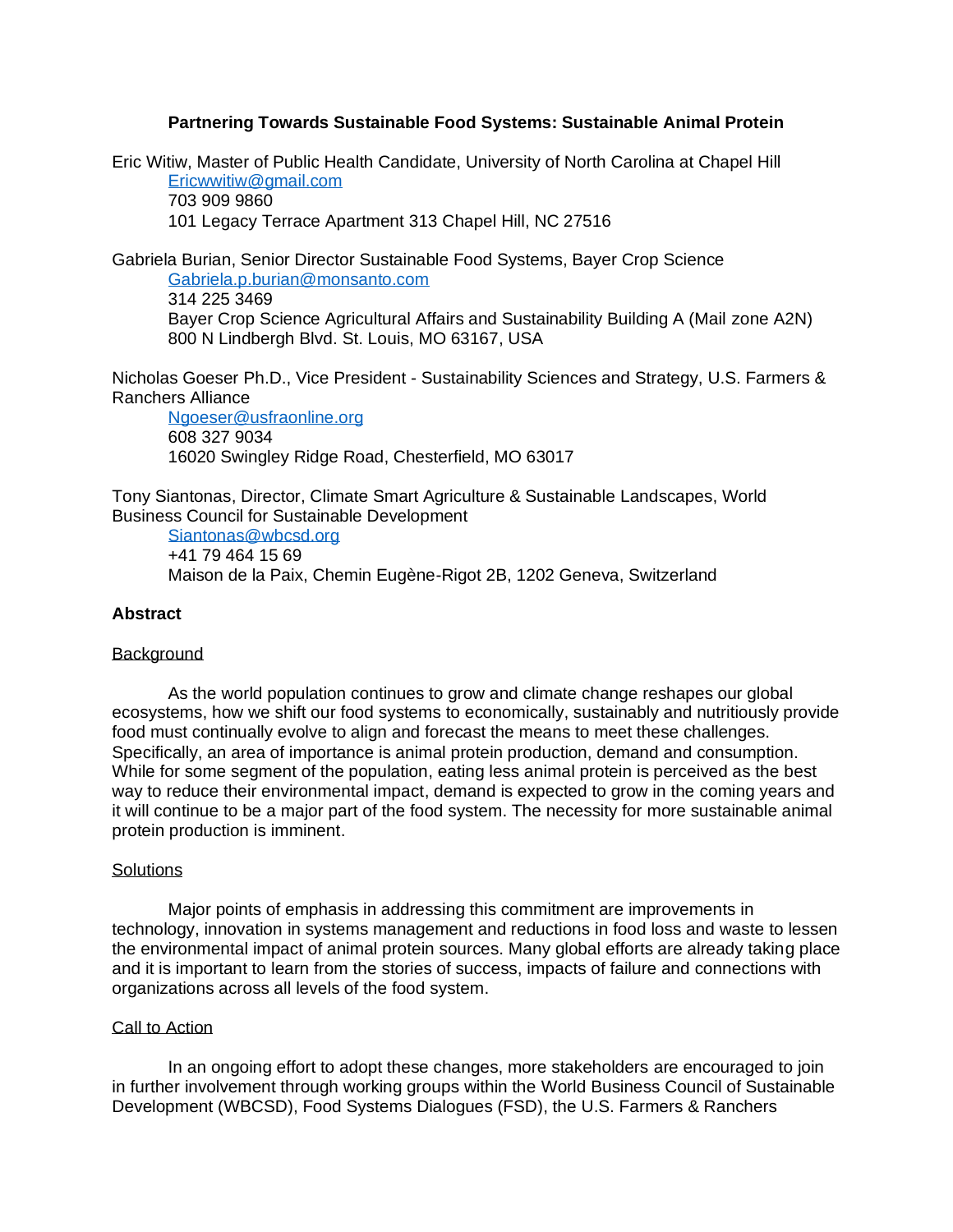Alliance's (USFRA) network and others, like Bayer, to participate in workshops and dialogues (online and face to face when possible) that are to be hosted over the coming months and to continue to connect with the growing network of involved parties in preparation for the upcoming Global Food Summit in 2021.

### **Introduction**

By 2050, the global population is expected to reach 9.8 billion, requiring a 70 percent increase in food production, in a business-as-usual (BAU) scenario <sup>i</sup>. At the same time, climate change poses serious risks for agriculture and food systems. Despite these challenges, there is huge potential to set a path for achieving sustainable future food systems and to build momentum for action across all sectors of society. Agriculture has a unique capability to spur innovation and provide climate-smart solutions and vital ecosystem services. In 2015, the agriculture sector, led by the WBCSD, presented an action plan to achieve a 50% reduction of emissions from the sector by 2030, while ensuring 50% more food be available at the same time ii.

With currently available technology, we are on a trajectory to reduce agricultural greenhouse gas (GHG) emissions by 50%, but by harnessing further innovation and investment, the sector's emissions could become net-negative, up to a 147% decrease in CO2e emissions, according to sources such as the National Academies of Science, Engineering and Medicine (NASEEM), among others iii. These estimates are conservative and miss many of the opportunities with animal protein production and the added potential benefits from decreased food waste too. The solutions offered by agricultural ecosystems offer an unprecedented opportunity to deliver environmental, social and economic benefits across society and the economy. By stepping up our investment in more sustainable, climate-resilient agriculture, we can better secure our and our forthcoming generations' futures, to confront our global challenges. The USFRA has identified a set of major pathways to best transition to sustainable food systems of the future, two of them, (1) agriculture as a solution for ecosystem services and (2) mitigation and adaptation, are at the heart of this paper; which seeks to explore their relationship with the potential of animal agriculture to address climate change iv.

### Status Quo:

Despite the increased market for plant-based food options, plant-based diets such as veganism and vegetarianism have remained relatively constant in major animal product consuming countries, like the U.S., over the past five years v. While people are consuming more vegan and vegetarian foods, animal products are not going away any time soon. In fact, they are expected to increase by nearly 70% in the coming years vi. A combination of increases in income, urbanization and population growth in more countries around the world, all strongly link to continual growth in demand for animal-based proteins vii. There is great potential to mitigate a massive environmental impact as livestock alone accounts for 14.5% of all GHG emissions, globally viii. Given this current trajectory, coupled with the ecosystem changes occurring due to climate change, the importance of increasing both supply and demand of sustainable animal protein sources has become more apparent than ever before.

Currently, the U.S. is the largest consumer and producer of both beef and chicken. For both those meat options, Brazil, China and the European Union (E.U.) combine to round out the top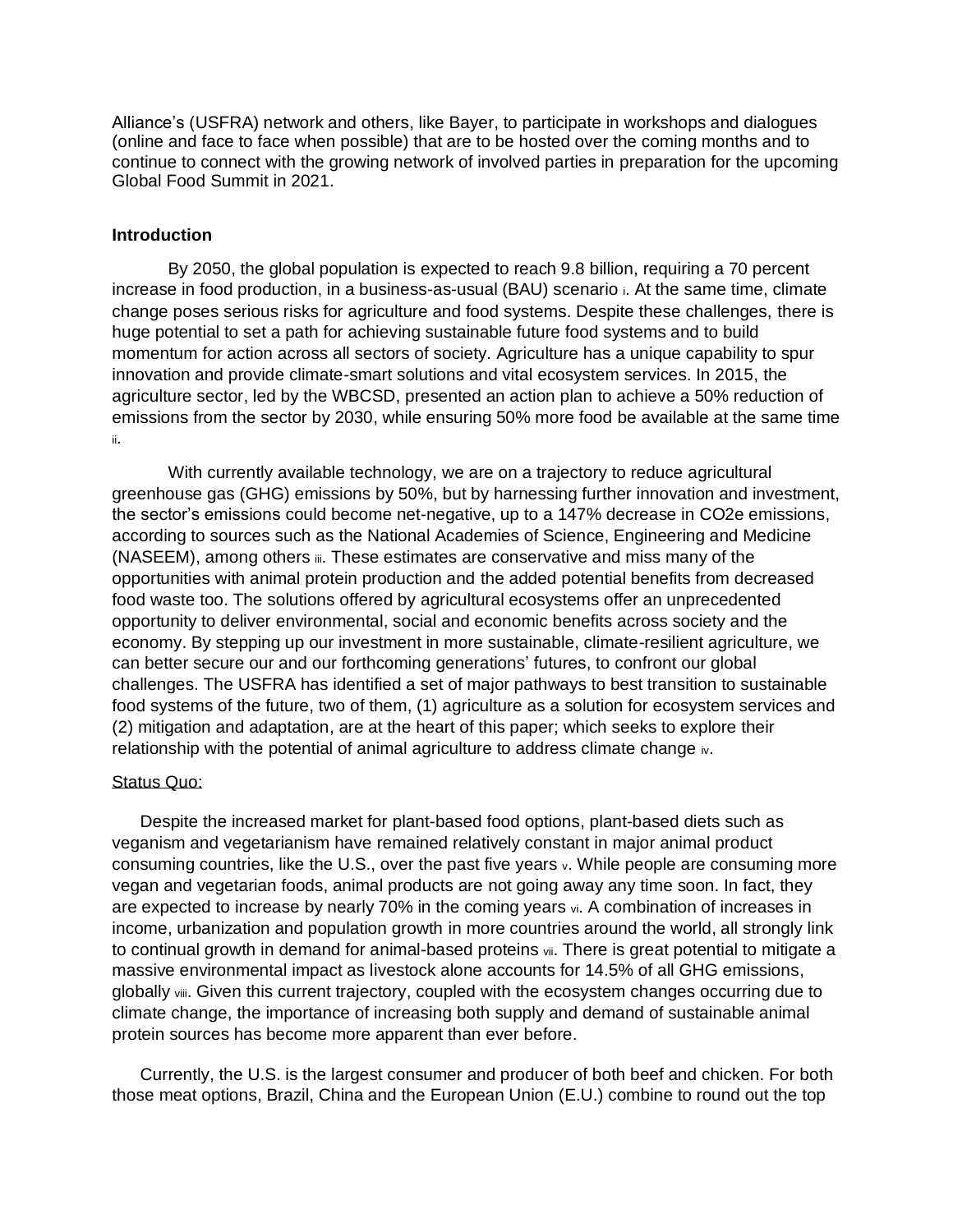four producers and consumers, globally. Production and consumption of pork, is led by China and followed by the E.U. then the U.S. The U.S., China, The E.U. and Brazil are home to about 32% of the global population but combine to produce between 59% and 82% and consume 59.96%, 52.58% and 78.21% of beef, chicken and pork, respectively ix. The largest dairy producers are the E.U., the U.S., India, China and Russia, who combine to produce 77.7% of all cow's milk globally x. This data is visualized below. Total fishery production is driven by China, Indonesia and India, who contribute 57.82% of the global seafood supply, with China alone consuming 37.57% of all seafood xi xii. As demand continues to grow worldwide, it is important to prioritize solutions feasible for these countries in terms of both production and consumption. The scope of this transformation can be broken down into a few target areas; innovations in technology and systems management of animal protein sources and adjustments in food loss and waste.





It should be noted that due to the background, expertise and potential for direct involvement of the authors of this paper (not degree of importance), land-based animal protein solutions were prioritized over seafood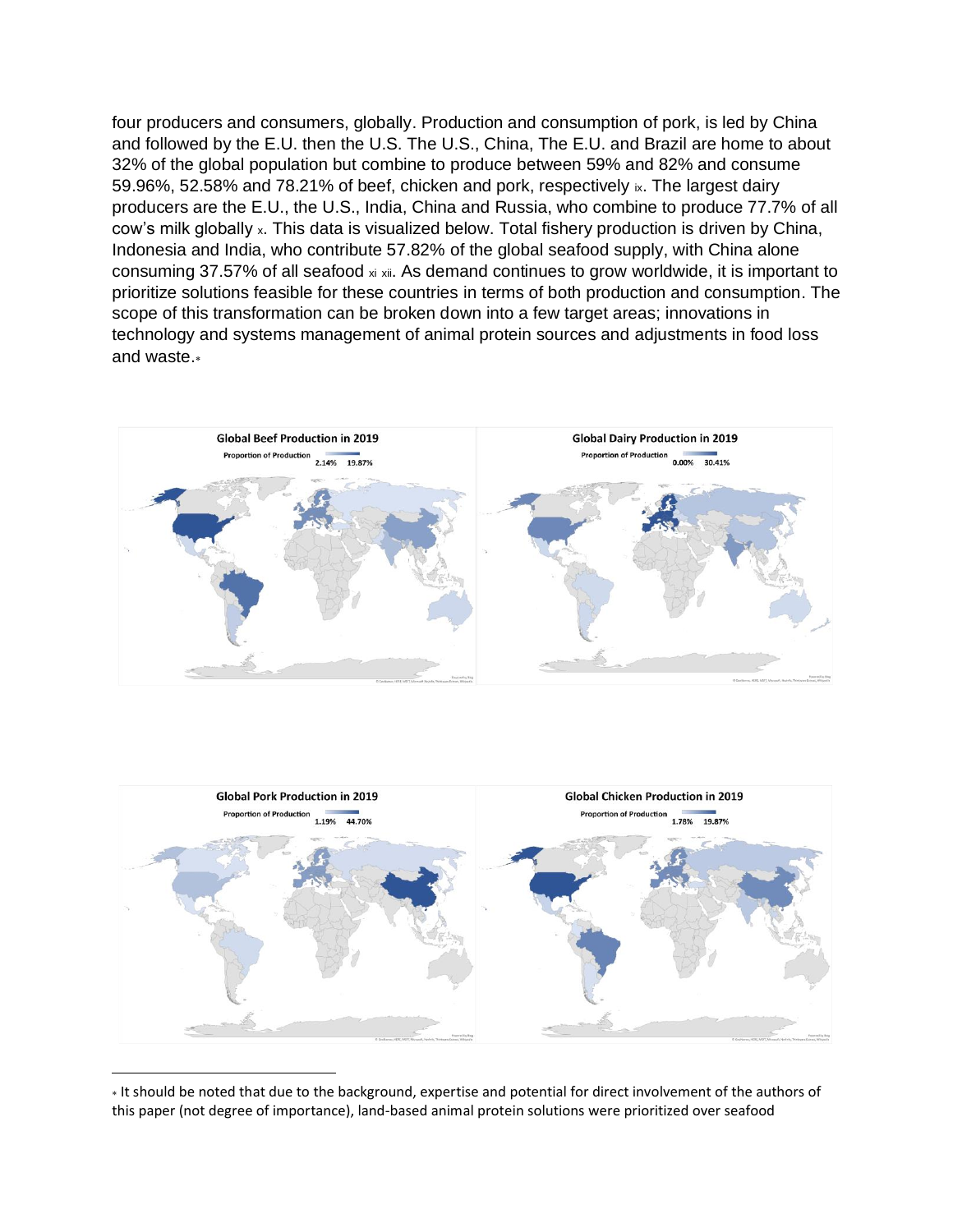

#### **GLOBAL MEAT CONSUMPTION**

### Scope: Technology, Processes and Systems Management

The primary sources of emissions from livestock production are enteric fermentation, downstream manure management, soil maintenance of the land used for animal feed crops and nitrous oxide emissions released because of fertilizers on the utilized agricultural land xiii. The primary greenhouse gases of concern are methane  $(CH_4)$ , nitrous oxide  $(N_2O)$  and carbon dioxide  $(CO<sub>2</sub>)$  xiv.

Enteric fermentation is the microbial fermentation process that takes place in the stomach of ruminant livestock species (cattle, buffalo, sheep, goats, and camels) to help break down coarse plant materials into soluble products that can be utilized by the animals. Methane is released as a waste product by the bacteria that break down the feed and it is excreted through exhalation, belching, manure and within the intestinal tract xv. This process makes beef, dairy and lamb potential areas to focus solutions related to enteric fermentation xvi. Cattle, for dairy, beef and inedible outputs such as manure, account for 65% of the emissions associated with livestock, followed by pig meat at 9%, buffalo milk and meat at 8% and chickens and eggs at 8% xvii. Animal manure is most commonly stored in open pit lagoons, and these concentrations of liquid manure release significant amounts of methane over time too xviii. How this manure is then treated and managed, greatly influences the overall environmental impact that livestock have across the globe.

Currently, global agricultural land is estimated to be about 1.87 billion hectares, covering about 37% of the total land mass of the world xix xx. From the crops grown on this land, 27% of those calories are utilized for animal feed xxi. With such a significant proportion of global land use dedicated to animal-based proteins, an especially important aspect of this relationship is the health of the soil. Soil is the largest land-based carbon sink that exists and agricultural soil's ability to continue to sequester carbon from the atmosphere remains a major area of influence related to sustainable animal protein production xxii.

With soil in mind, it's important to highlight the role that fertilizers play as well. The World Resources Institute (WRI) estimates that 94% of fertilizer related emissions result from nitrogenbased fertilizers, with nearly half of the emissions ensuing from synthetic fertilizer use and the other half a combination of manure, crop residues, runoff and microorganism releases xxiii.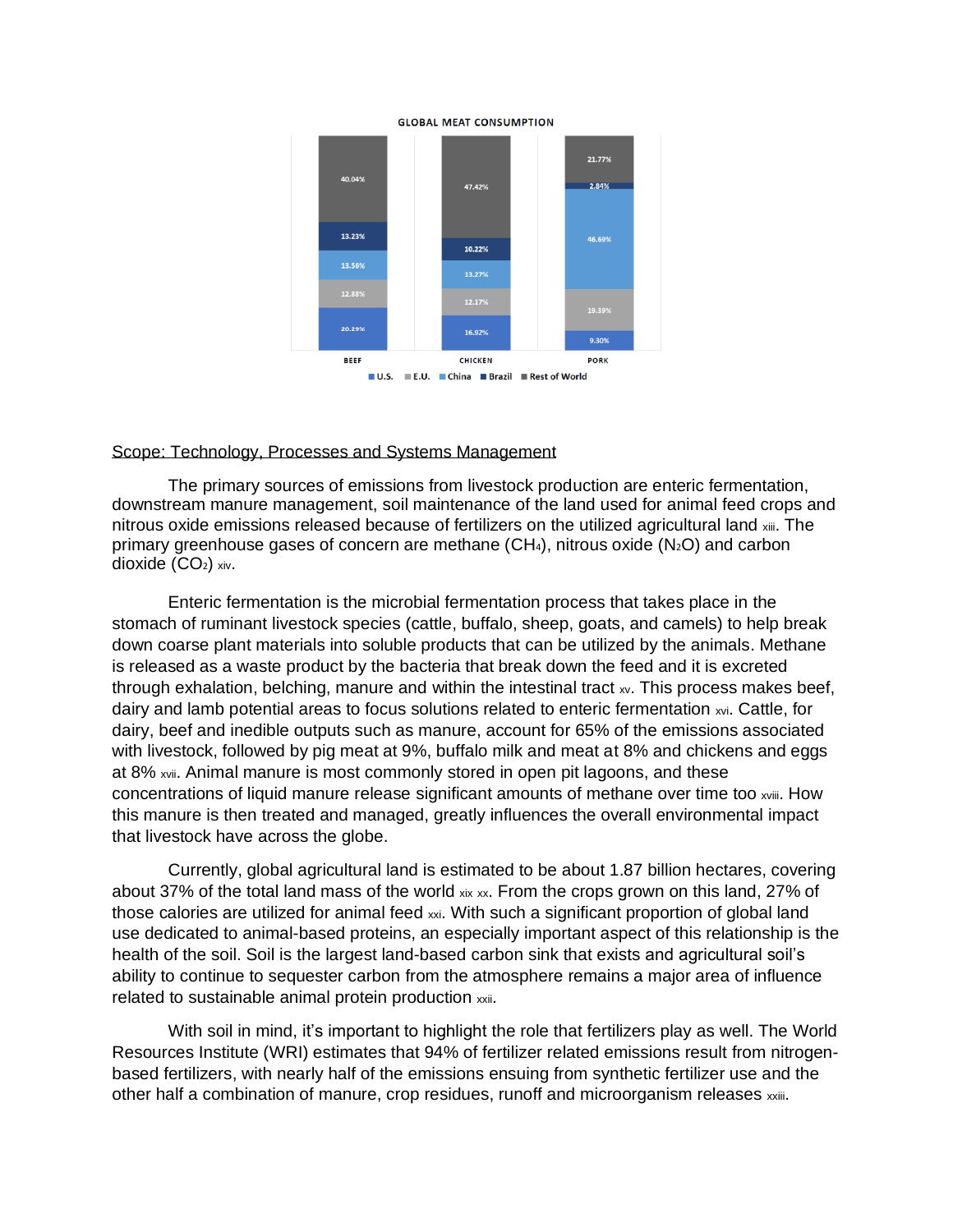Nitrogen runoff from fertilizers can also contribute to contamination of local water sheds and disrupt nearby marine ecosystems xxiv. Given the demand for greater animal protein production that is expected over the next few decades (and thus increased fertilizer use), how fertilizer application is managed to support feed crop growth is drastically important.

# Scope: Food Loss and Waste

In addition to the production related impacts, it is important to consider the inefficiencies that result from food loss (any food that is lost in the supply chain between the producer and the market) and waste (a more specific subset of food loss associated foods fit for human consumption going to waste) when addressing the consumption of animal-based foods xxv. Astonishingly, if it were a country, food waste would be the third largest GHG emitter, globally, behind China and the U.S. xxvi. This is because close to one third of all food produced for human consumption goes to waste and within that, animal protein sources carry some staggering wastage statistics xxvii. Loss and waste for meat and dairy is estimated in to be in excess of 20% of what is produced and fish and seafood around 35% for all levels of the value chain xxviii. Animal product food waste is greater at the production level in less economically developed countries, while in developed nations, it occurs more often at the consumption stage  $_{\text{xxx}}$ . In the U.S., 31% of available seafood, 21% of meat and poultry, 21% of eggs and 20% of dairy products are wasted at the consumer facing level (retail, food service and at home) xxx. Meat constitutes around 4% of the total global foods wasted, but 20% of the food waste carbon footprint and 78% (combined with milk) of the land use associated with food waste xxxi. Given how far downstream most of this food waste occurs at, its footprint entails the aforementioned production processes, alongside transport, storage and total land use utilized to produce the food and does not even include the emissions generated if sent to a landfill after. Wasting so much food at this stage of the value chain is inefficient on all accounts necessary to provide it to the consumer and its extent further enhances the degradation that agriculture has on the environment.

# **Solutions**

## Technology, Processes and Systems Management

With the environmental impact that animal protein production has, sustainable practices at all stages of the supply chain are necessary. At perhaps the earliest production stage, dietary manipulation and feed additives are emerging areas of interest related to methane emissions resulting from enteric fermentation. Studies have shown that supplementing grains with high quality forage (meaning it has a high soluble carbohydrate content and lower fiber content) is a promising and approachable method to reduce ensuing methane emissions while continuing to produce the same quantity and quality of food xxxii. Beyond that, additives such as the 3 nitrooxypropan (3-NOP) molecule have been tested in recent years and early results boast a 30% reduction in methane through inhibition of the fermentation process occurring in the ruminant animals' stomachs, all while not showing any evidence of harm to the animal or decrease in quality of the food produced xxxiii. That work is supplemented by ongoing research at the University of California Davis that reported that adding a certain strain of seaweed, asparagopsis, may even be able to reduce methane emissions by greater than 50% xxxiv. Further away, gene editing to breed livestock that release less methane is beginning to be explored as well xxxv. These initial successes should encourage further research and help to identify even more opportunities to curb emissions at this stage.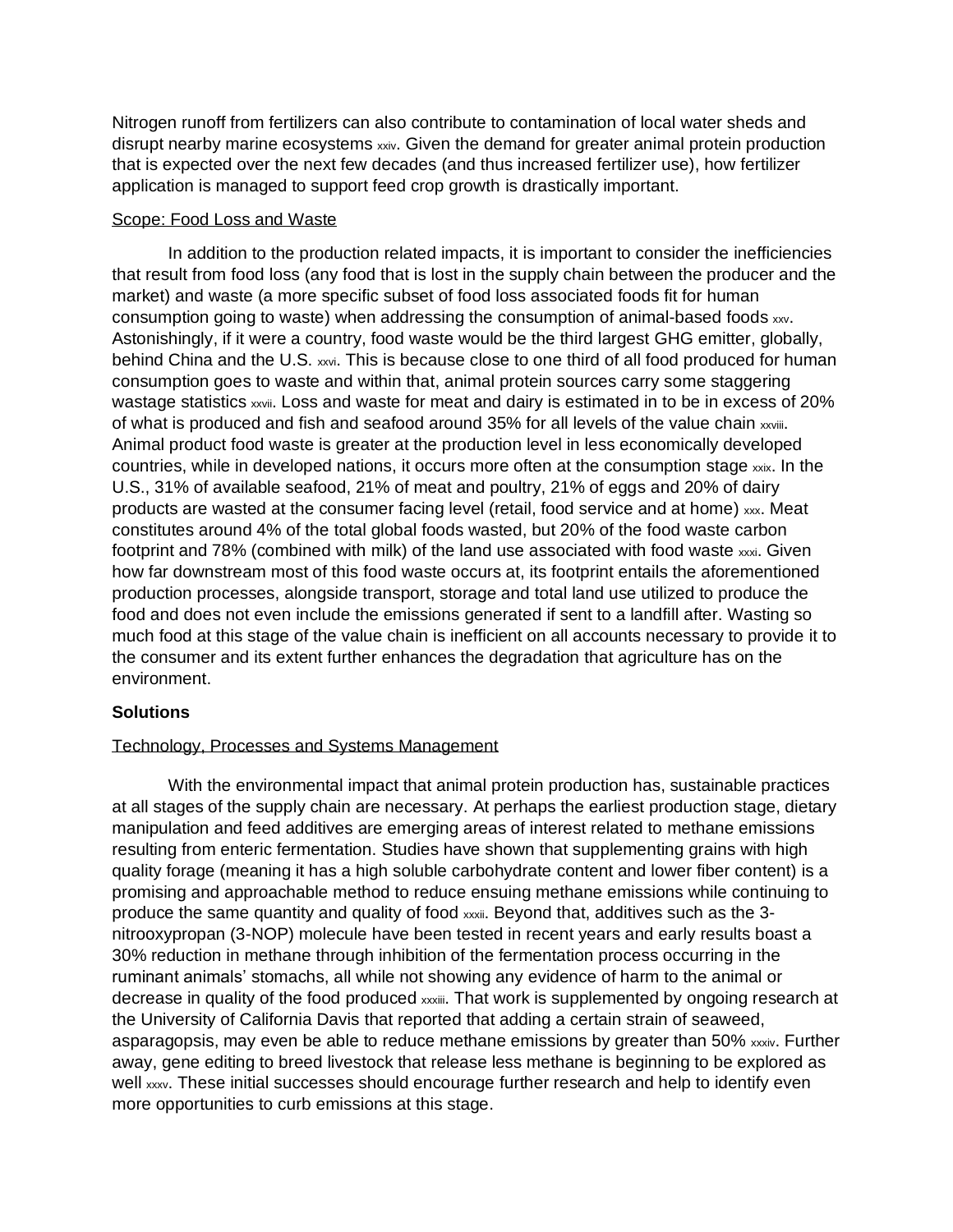Sustainable manure management also offers a dearth of opportunities for impactful change. Fractionation of livestock manure helps greatly with the precision of its potential downstream usages. Separating into nutrients necessary for growing such as nitrogen, phosphorous and potassium can help distribute them back to fields in more specific proportions xxxvi. With most emissions from manure management a result of liquid manure storage, environmentally sustainable alternatives to open pit lagoons can be utilized as well. Covered lagoons offer an opportunity to siphon out the natural gas to be utilized instead of emitted or burned off into carbon dioxide, which is less harmful to the environment than the methane that would otherwise be released xxxvii. Additionally, anaerobic digestors allow for the manure slurry to be processed and turned into energy on site by using microbes to break down the waste and capture the released gases to generate electricity; again, significantly reducing the environmental impact xxxviii.

Climate smart agriculture practices have highlighted promising results in increasing the capacity for agricultural soil to become an even greater carbon sink too. Reducing tillage, or soil disturbance, can reduce losses through soil erosion and nutrient runoff xxxix. No till and conservation tillage farming offer the opportunity to reduce soil erosion, recycle nutrients and improve water retention on agricultural land, thus increasing both its ability to sequester carbon and maintain its fertility xl. Furthermore, planting cover crops during off seasons for growing livestock feed crops helps to improve soil resilience, provide continued sustenance for the animals and can help protect the soil's longevity xii. Crops like rye, radishes and wheat are commonly used options for cover crops. Rotational grazing and other forms of regenerative pasture management are under research, development and adoption by farmers across the world as well, with Brazil already heralded as a major leader in these practices xlii xliii.

Through more precise application of fertilizers, nitrous oxide emissions can be reduced too. With the expansion of real time soil data through technology, such as Bayer's Climate FieldView, Farmers Edge's FarmCommand and Yara International's Adapt-N, fertilizers can be applied more strategically when and where they are necessary xliv xlv xlvi. This makes it more likely for nitrogen to be assimilated by the plants, reducing the risk of loss to the air, surface waters or into local aquifers xlvii. Crops with higher yields will absorb more nutrients in an applied area and breeding cultivars that produce better yields has been credited with much of the progress in nitrogen uptake efficiency that has been achieved already xlviii. Alternative technologies applied to fertilizers, known as enhanced efficiency fertilizers, are also being tested to slow nitrification and other biological nitrogen conversion processes down in the soil, which would allow the nitrogen to stay in the soil longer to be utilized during the critical points at which the plants need nutrient replenishment xlix. This is area with potential for improvement still and trials are underway to breed grain cultivars that have a greater propensity for natural biological nitrification inhibition, which could cut down the need for as much fertilizer to be applied during the growing process  $\mathsf{L}$ . With one third of the environmental footprint of fertilizers a result of manufacturing and transport, decreasing total use in addition improving supply chain efficiencies would have a massive ecological impact on the feed crop production system **i**. Given the recency of many of these innovations, the potential for continual improvements in fertilizer application and nitrogen management remains tremendous.

### Food Loss and Waste

Although food loss in animal production is so low, when it occurs it is usually due to animal mortality. Even then, most of these animals are turned into feed or non-edible products ii.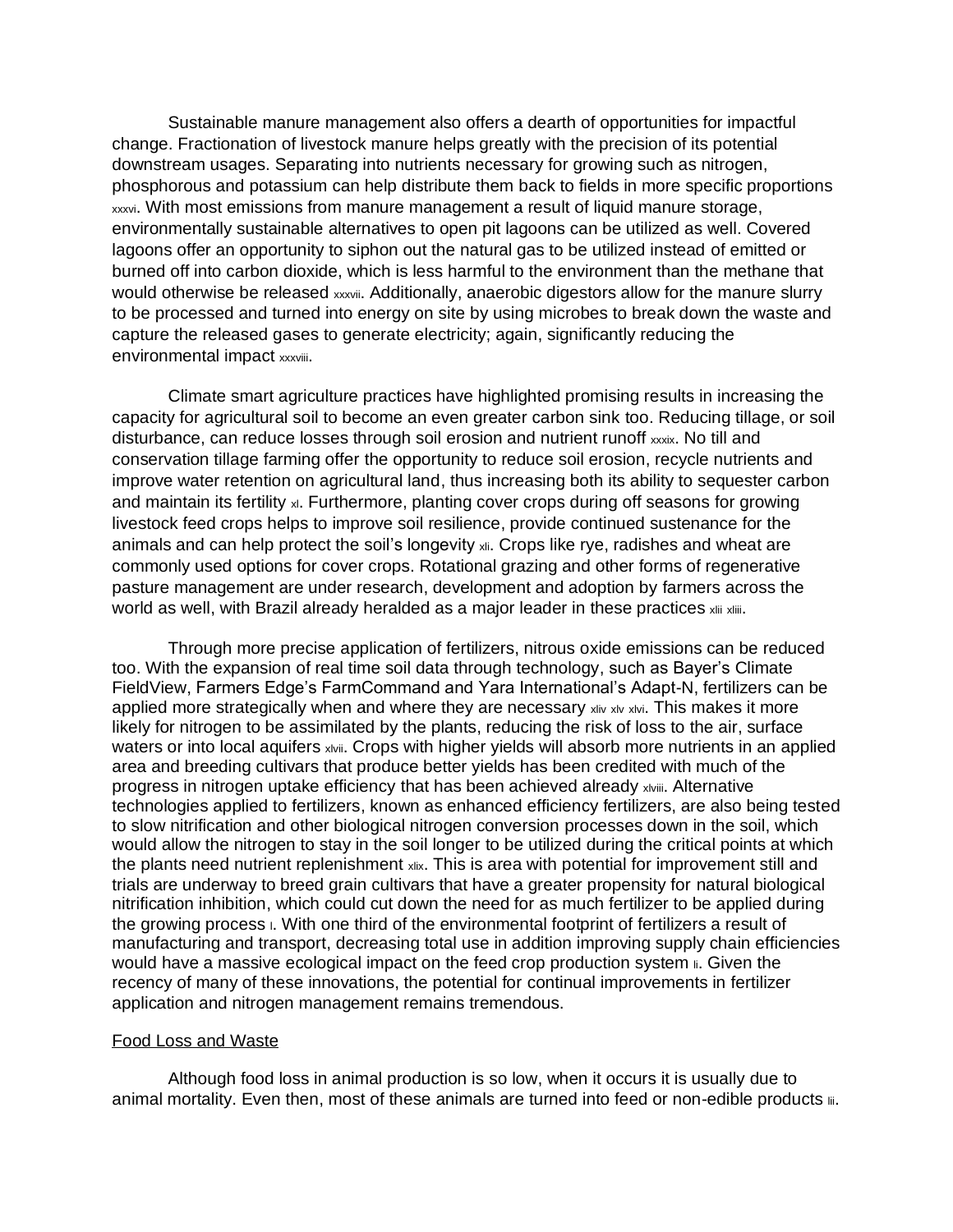For those harmed by disease, selective breeding is used to reduce impairment and gene editing technologies such as CRISPR boast encouraging compounded improvements in this space as well  $\mathfrak{m}$ . It is worth mentioning that in terms of animal proteins, seafood sticks out as an outlier at this stage. It's estimated that at least 8% of all fish that are caught are thrown back into the sea, often injured or dead; these are known as bycatch iv. One study estimates that U.S. bycatch alone could provide enough protein to meet the dietary needs of 1.6 to 2 million people a year **IV. This highlights incredible potential to feed more of the world with these "trash fish".** Development of more precise fishing equipment to avoid additional bycatch harm is an important avenue as well.

Animal proteins have relatively low wastage rates in processing and distribution where parts used for non-food products or desired in different cultures are redistributed efficiently. The main sources of waste in distribution are related to improper storage and handling as well as inefficiencies in transportation  $\mathbb{W}$ . As a result, improvements in proper cold chain management and transportation could make these sectors even better equipped to prevent waste.

Waste at the retail level can mainly be attributed to more cultural and systemic issues. Cosmetic issues related to packaging damage or ineffectiveness are the source of a lot of grocery waste. Specifically, packaging for beef has shown to change the color in vacuum packaging, which can deter customers despite lasting longer  $wii$ . Entire cartons are also disposed of for having just one cracked egg lviii. Companies such as Walmart have already developed in house strategies to remove the cracked eggs and sell or utilize the rest of cartons lix. Technology has the potential to alert customers of items nearing their optimal quality dates and can offer them at a discounted rate. Meat that is not sold in time can also be frozen and donated or diverted to animal feed, something grocery brand, Ahold USA, has begun to do already  $x$ . In the U.S., food donations are protected by the Bill Emerson Good Samaritan act when done in good faith and other countries like France have even mandated that all edible grocery store food waste be donated if not sold  $x_i$  ixii. Further policies, both governmental and in store, to protect, financially incentivize and encourage donation and diversion of potentially wasted foods have the opportunity to erase massive inefficiencies at the retail level.

Food service vendors also have incredible capacity to reduce their waste footprint. A trend in increased portion sizes has also increased the potential for more food waste Ixiii Ixiv. Consequently, 17% of food goes uneaten at restaurants today, with 55% of that food not being taken home Ixv. Smaller plates and tray free substructures in self-service dining establishments both result in lower levels of waste  $x$ vi. The presence of smartphones and apps has allowed for some restaurants to sell leftover food for discounted prices and further expansion and accessibility of this is both possible and plausible. Some amount of food waste is inevitable (bones, egg shells, avocado pits, burnt food etc.) and with food safety concerns related to precooked food and food left on patrons' plates, diversion to animal feed, anaerobic digestion and compost are all conceivable solutions to plate waste in food service establishments (in order of priority according to the USDA's food recovery hierarchy) Ixvii.

At the top of the USDA's food recovery hierarchy is reduction at the source lxviii. Given that the household level is the largest stage at which food is wasted among the countries consuming the greatest amounts of animal based proteins, much of the solutions at this point are related to convenience, education and awareness. One major area for improvement is food quality date labeling. In the U.S., food date labels are not regulated by the Food and Drug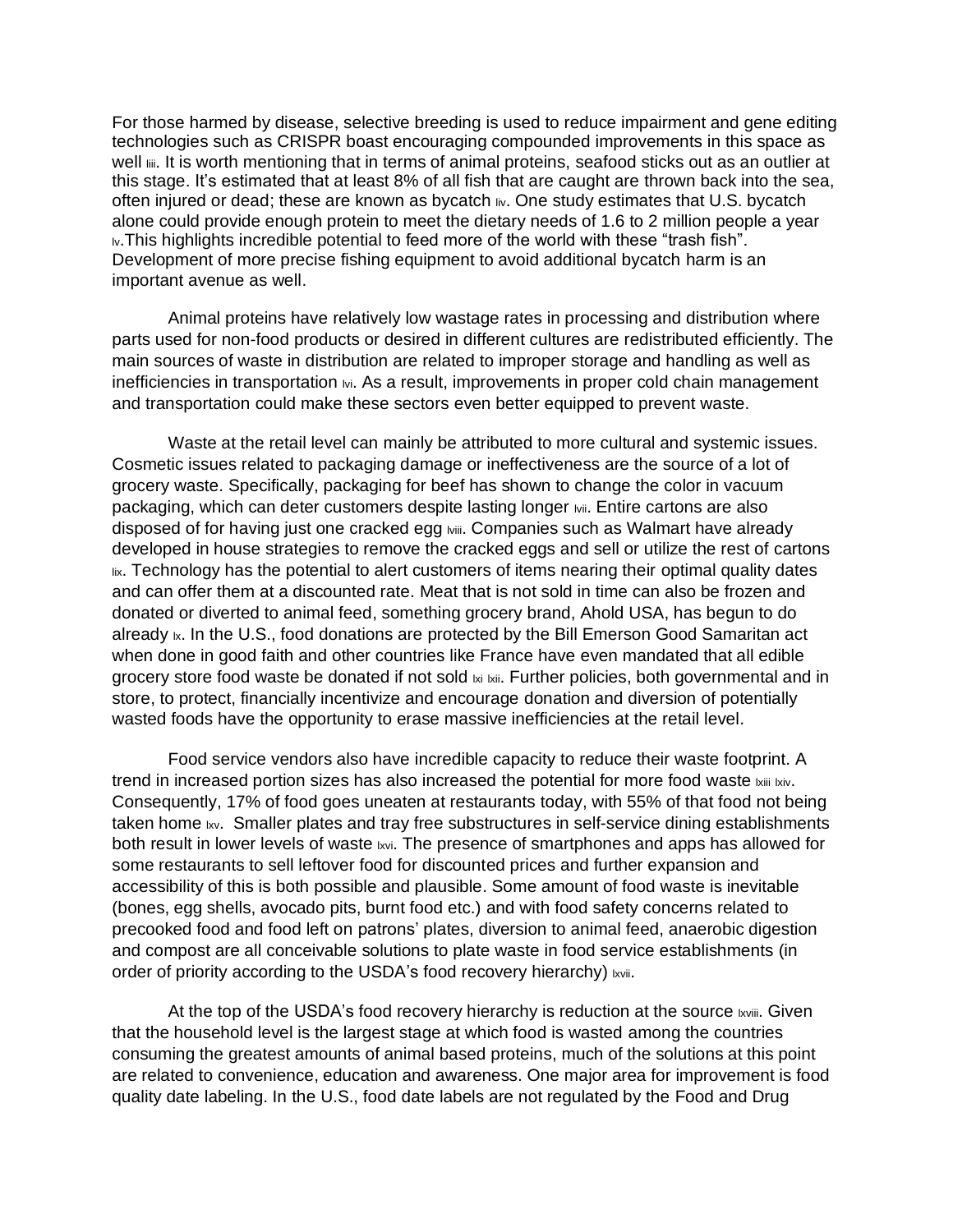Administration (FDA) unless they're for infant formula. In fact, the FDA even encourages donations after the listed best quality date and publicly supports multi-company pledges to standardize date labels to the phrasing "best if used by" to be clearer about the intention of them lxix. This gap between consumer and industry knowledge is compounded by lack of awareness on the extent of the issue in all countries. Through better consumer education programs that highlight the scope of the issue and promote awareness of opportunities to better preserve, donate and compost food that would potentially go to waste, a sizeable portion of the animal protein waste footprint could be reduced at the household level.

# **Conclusion**

As the world continues to grow and develop at an unprecedented rate, so will the demand for animal protein sources. Coupled with climate change and already limited resources, the necessity for sustainable animal protein is imminent. The solutions to shift to a more sustainable production system relate both to the lifecycle of the foods themselves and the habits of consumers in possession of this food. Technological innovations, smarter systematic procedures and continued research in addition to improved retail practices and consumer behaviors all play an important role in this transition. More advancements have been, and are being, developed in this space that deserve continual support and attention alongside what has been highlighted in this paper. The scope of this work was limited to prioritize solutions that best reflected the combined background, expertise and potential for impact from the authors and their respective organizations. Further solutions to be highlighted include innovations and systems management practices related to wild fisheries and aquaculture operations, agroforestry practices that synergistically provide food while maintaining natural forests and explorations into increased entomophagy and how to incorporate insects as a scalable and sustainable animal protein source into more people's diets across the planet. As the world continues to evolve, Bayer, the USFRA and the WBCSD hope to continue to lead the way in developing a more sustainable global food system.

## **Call to Action**

With the technology and systems management improvements available, financial investment and incentivization, political and private sector support and grassroots prioritization are all necessary. Awareness and education need to be continually promoted to all parties along the value change related to sustainable livestock production and further research to better understand future challenges and solutions needs to continue. Bayer and the USFRA encourage their networks to continue to participate in workshops and dialogues such as those organized by the WBCSD and the FSD to provide content related to sustainable animal protein production leading up to the Global Food Systems Summit in 2021 (being organized in conjunction by the World Economic Forum (WEF) and U.N. groups such as the Food and Agriculture Organization (FAO), the World Food Programme (WPF) and the International Fund for Agricultural Development (IFAD)). In an effort to address the food demands of a growing world, we must stand together and support the food system transformation that is necessary and continue to create a healthier and more sustainable planet for our global community.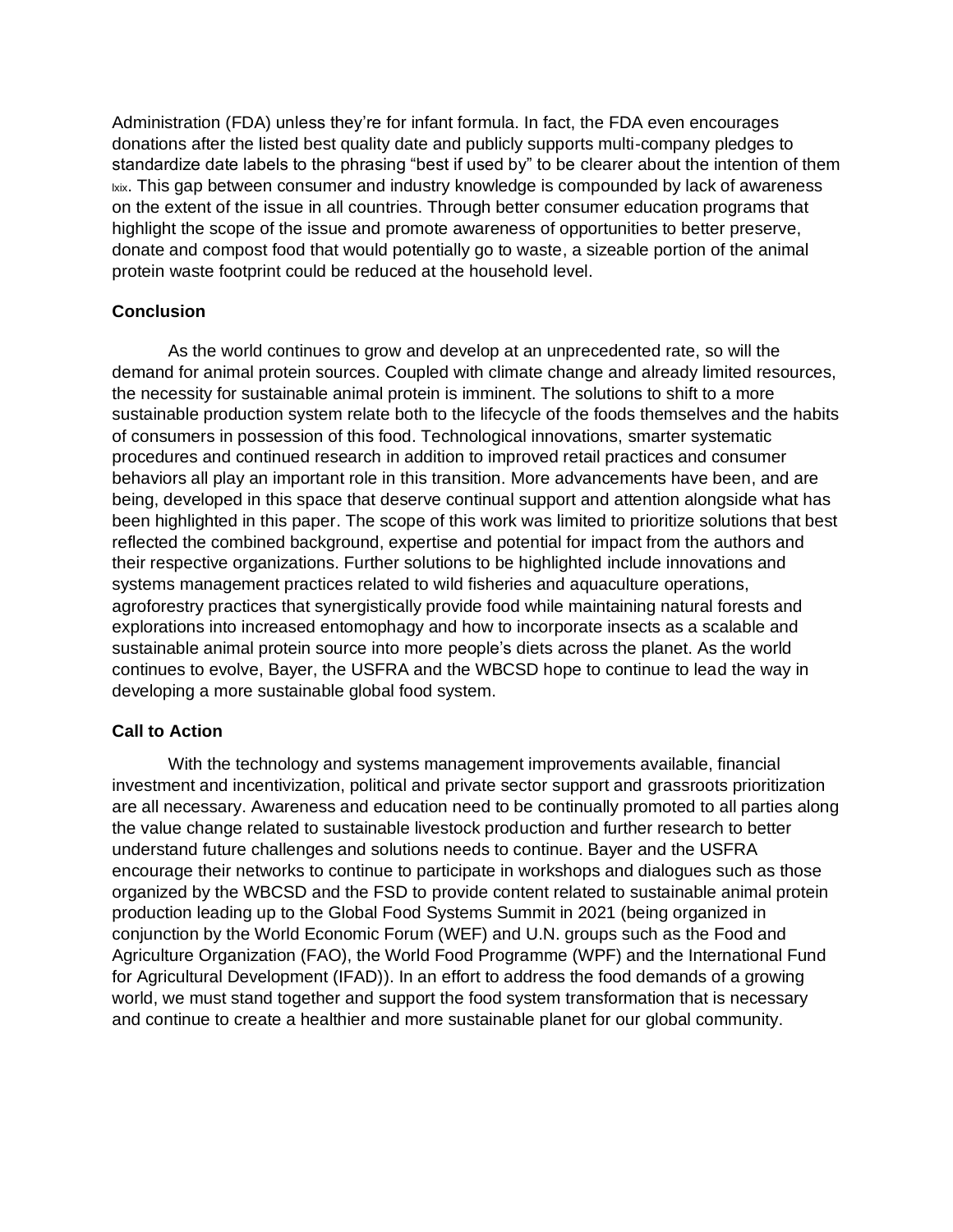<sup>i</sup> Searchinger, Tim, Richard Waite, Craig Hanson, Janet Ranganathan, Patrice Dumas, and Emily Matthews. "Creating a Sustainable Food Future - A Menu of Solutions to Feed Nearly 10 Billion People by 2050." July 15, 2019. https://www.wri.org/publication/creating-sustainable-food-future.

iii (NASEEM) National Academies of Sciences, Engineering, and Medicine. 2019. Negative Emissions Technologies and Reliable Sequestration: A Research Agenda. Washington, DC: The National Academies Press. https:// doi.org/10.17226/25259

iv Fitzgerald, Erin. "Cultivating Collaboration for Sustainable Food Systems." Food Dialogues. January 17, 2019.

Accessed July 30, 2019. https://www.fooddialogues.com/cultivating-collaboration-for-sustainable-food-systems/.

<sup>v</sup> Reinhart, RJ. "Snapshot: Few Americans Vegetarian or Vegan." October 23, 2018.

https://news.gallup.com/poll/238328/snapshot-few-americans-vegetarian-vegan.aspx.

vi Searchinger, Tim, Richard Waite, Craig Hanson, Janet Ranganathan, Patrice Dumas, and Emily Matthews.

```
"Creating a Sustainable Food Future - A Menu of Solutions to Feed Nearly 10 Billion People by 2050." July 15, 2019.
```
vii WHO. "Global and Regional Food Consumption Patterns and Trends." 2003.

http://www.fao.org/3/ac911e/ac911e05.htm.

viii FAO. "Key Facts and Findings." http://www.fao.org/news/story/en/item/197623/icode/.

ix USDA. "April 9, 2019 Livestock and Poultry: World Markets ... - USDA." April 9, 2019.

https://apps.fas.usda.gov/psdonline/circulars/livestock\_poultry.pdf.

<sup>x</sup> USDA ERS. Cows Milk Production and Consumption: Summary For Selected Countries. July 19, 2019. Accessed July 23, 2019.

https://apps.fas.usda.gov/psdonline/reporthandler.ashx?reportId=2544&templateId=7&format=html&fileName=C ows Milk Production and Consumption: Summary For Selected Countries.

xi World Bank. "Total Fisheries Production (metric Tons)." Data. Accessed July 23, 2019.

https://data.worldbank.org/indicator/ER.FSH.PROD.MT?most\_recent\_value\_desc=true&view=chart.

xii FAO. *The State of World Fisheries and Aquaculture: 2018.*Report. 2018.

http://www.fao.org/3/I9540EN/i9540en.pdf.

xiii U.S. Environmental Protection Agency. (2019). Inventory of U.S. Greenhouse Gas Emissions and Sinks,

1990-2016. Retrieved from https://www.epa.gov/ghgemissions/inventory-us-greenhouse-gas-emissionsandsinks

xiv EPA. "Sources of Greenhouse Gas Emissions." April 29, 2019. https://www.epa.gov/ghgemissions/sourcesgreenhouse-gas-emissions#agriculture.

xv EPA. "Greenhouse Gases Biogenic Sources: Enteric Fermentation—Greenhouse Gases." 1998.

https://www3.epa.gov/ttnchie1/ap42/ch14/final/c14s04.

xvi Hamerschlag, Kari, and Kumar Venkat. *Meat Eater's Guide to Climate Change and Health - Lifecycle Assessments: Methodology and Results*. Report. Environmental Working Group.

xvii FAO. "Key Facts on Food Loss and Waste You Should Know!" http://www.fao.org/savefood/resources/keyfindings/en/./

xviii Searchinger, Tim, Richard Waite, Craig Hanson, Janet Ranganathan, Patrice Dumas, and Emily Matthews.

"Creating a Sustainable Food Future - A Menu of Solutions to Feed Nearly 10 Billion People by 2050." July 15, 2019. https://www.wri.org/publication/creating-sustainable-food-future.

xix World Bank. "Agricultural Land (% of Land Area)." 2019. https://data.worldbank.org/indicator/AG.LND.AGRI.ZS.

xx USGS. "W Map of Worldwide Croplands Supports Food and Water Security." November 14, 2017.

https://www.usgs.gov/news/new-map-worldwide-croplands-supports-food-and-water-security.

<sup>xxi</sup> Searchinger, Tim, Richard Waite, Craig Hanson, Janet Ranganathan, Patrice Dumas, and Emily Matthews.

"Creating a Sustainable Food Future - A Menu of Solutions to Feed Nearly 10 Billion People by 2050." July 15, 2019. xxii U.S. EPA. *Inventory of U.S. Greenhouse Gas Emissions and Sinks: 1990-2017*. Report. EPA, 2019.

xxiii Searchinger, Tim, Richard Waite, Craig Hanson, Janet Ranganathan, Patrice Dumas, and Emily Matthews.

"Creating a Sustainable Food Future - A Menu of Solutions to Feed Nearly 10 Billion People by 2050." July 15, 2019.

ii WBCSD. "CSA Action Plan 2020: Mid-Term Report." World Business Council for Sustainable Development (WBCSD). November 7, 2017. Accessed July 29, 2019. https://www.wbcsd.org/Programs/Food-Land-Water/Food-Land-Use/Climate-Smart-Agriculture/Resources/CSA-Action-Plan-2020.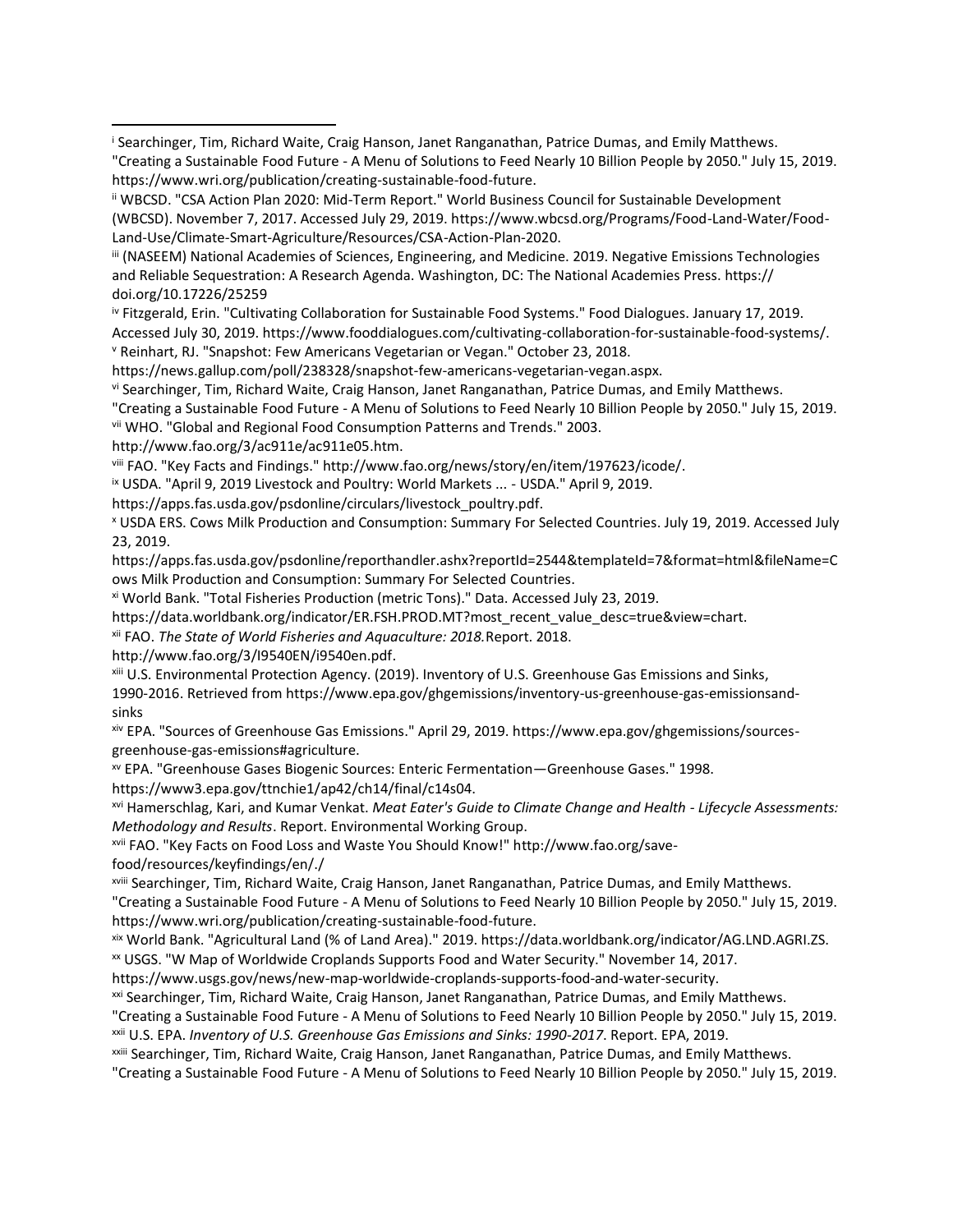xxiv EPA. "Estimated Animal Agriculture Nitrogen and Phosphorus from Manure." January 30, 2019. https://www.epa.gov/nutrient-policy-data/estimated-animal-agriculture-nitrogen-and-phosphorus-manure. xxv FAO. "Food Loss and Food Waste." Food and Agriculture Organization of the United Nations. Accessed July 22,

2019. http://www.fao.org/food-loss-and-food-waste/en/.

xxvi Gunders, Dana, and Jonathan Bloom. *WASTED: HOW AMERICA IS LOSING UP TO 40 PERCENT OF ITS FOOD FROM FARM TO FORK TO LANDFILL*. Report no. 2. NRDC, 2017.

xxvii FAO. (n.d.). Key facts on food loss and waste you should know! Retrieved from http://www.fao.org/savefood/resources/keyfindings/en/

xxviii Ibid

xxix Ibid

xxx Gunders, Dana, and Jonathan Bloom. *WASTED: HOW AMERICA IS LOSING UP TO 40 PERCENT OF ITS FOOD FROM FARM TO FORK TO LANDFILL*. Report no. 2. NRDC, 2017.

xxxi FAO. *Food Wastage Footprint - Impacts on Natural Resources: Summary Report*. Report. FAO, 2013. xxxii Haque, Md Najmul. "Dietary Manipulation: A Sustainable Way to Mitigate Methane Emissions from Ruminants." June 18, 2018. https://www.ncbi.nlm.nih.gov/pmc/articles/PMC6004689/.

xxxiii Hristov, Alexander N., Joonpyo, Fabio Giallongo, Tyler W. Frederick, Michael T. Harper, Holley L. Weeks, Antonio F. Branco, Peter J. Moate, Matthew H. Deighton, S. Richard O. Williams, Maik Kindermann, and Stephane Duval. "An Inhibitor Persistently Decreased Enteric Methane Emission from Dairy Cows with No Negative Effect on Milk Production." August 25, 2015. https://www.pnas.org/content/112/34/10663.

xxxiv UC Davis. "Microbiome Special Research Program." July 2, 2018.

https://microbiome.ucdavis.edu/news/seaweed-additives-methane-reduction-cows).

xxxv UC Davis. "Gene Editing Can Complement Traditional Food-animal Improvements." ScienceDaily. February 17, 2017. Accessed July 22, 2019. http://www.sciencedaily.com/releases/2017/02/170217160951.htm.

xxxvi Searchinger, Tim, Richard Waite, Craig Hanson, Janet Ranganathan, Patrice Dumas, and Emily Matthews. "Creating a Sustainable Food Future - A Menu of Solutions to Feed Nearly 10 Billion People by 2050." July 15, 2019. xxxvii Ibid

xxxviii EPA. "The Benefits of Anaerobic Digestion." February 21, 2018. https://www.epa.gov/agstar/benefitsanaerobic-digestion.

xxxix USDA ERS. "Soil Tillage and Crop Rotation." USDA ERS - Soil Tillage and Crop Rotation. April 4, 2017. Accessed July 22, 2019. https://www.ers.usda.gov/topics/farm-practices-management/crop-livestock-practices/soil-tillageand-crop-rotation/.

xl Searchinger, Tim, Richard Waite, Craig Hanson, Janet Ranganathan, Patrice Dumas, and Emily Matthews. "Creating a Sustainable Food Future - A Menu of Solutions to Feed Nearly 10 Billion People by 2050." July 15, 2019. xli FAO. "Cover Crop Species With a Focus on Legumes." 2012. http://www.fao.org/3/CA2947EN/ca2947en.pdf.

xlii FAO. "Climate Smart Agriculture - Livestock." http://www.fao.org/climate-smart-

agriculture/knowledge/practices/livestock/en/

xliii Searchinger, T., Waite, R., Hanson, C., Ranganathan, J., Dumas, P., & Matthews, E. (2019, July 15). Creating a Sustainable Food Future - A Menu of Solutions to Feed Nearly 10 Billion People by 2050. Retrieved from https://www.wri.org/publication/creating-sustainable-food-future

xliv Climate Corporation. 2019. "Fieldview 101". *Climate.Com*. https://climate.com/getting-started/fieldview-101. xlv Farmers Edge. "FarmCommand - All-in-one Farm Management Platform by Farmers Edge." Farmers Edge. 2019. Accessed July 31, 2019. https://www.farmersedge.ca/farmcommand/.

xlvi Yara International. 2019. "Adapt-N". *Adapt-N.Com*. http://www.adapt-n.com/.

xlvii Searchinger, T., Waite, R., Hanson, C., Ranganathan, J., Dumas, P., & Matthews, E. (2019, July 15). Creating a Sustainable Food Future - A Menu of Solutions to Feed Nearly 10 Billion People by 2050. Retrieved from https://www.wri.org/publication/creating-sustainable-food-future

xlviii Ibid

xlix Ibid

l Ibid

li Ibid

lii Gunders, Dana, and Jonathan Bloom. *WASTED: HOW AMERICA IS LOSING UP TO 40 PERCENT OF ITS FOOD FROM FARM TO FORK TO LANDFILL*. Report no. 2. NRDC, 2017.